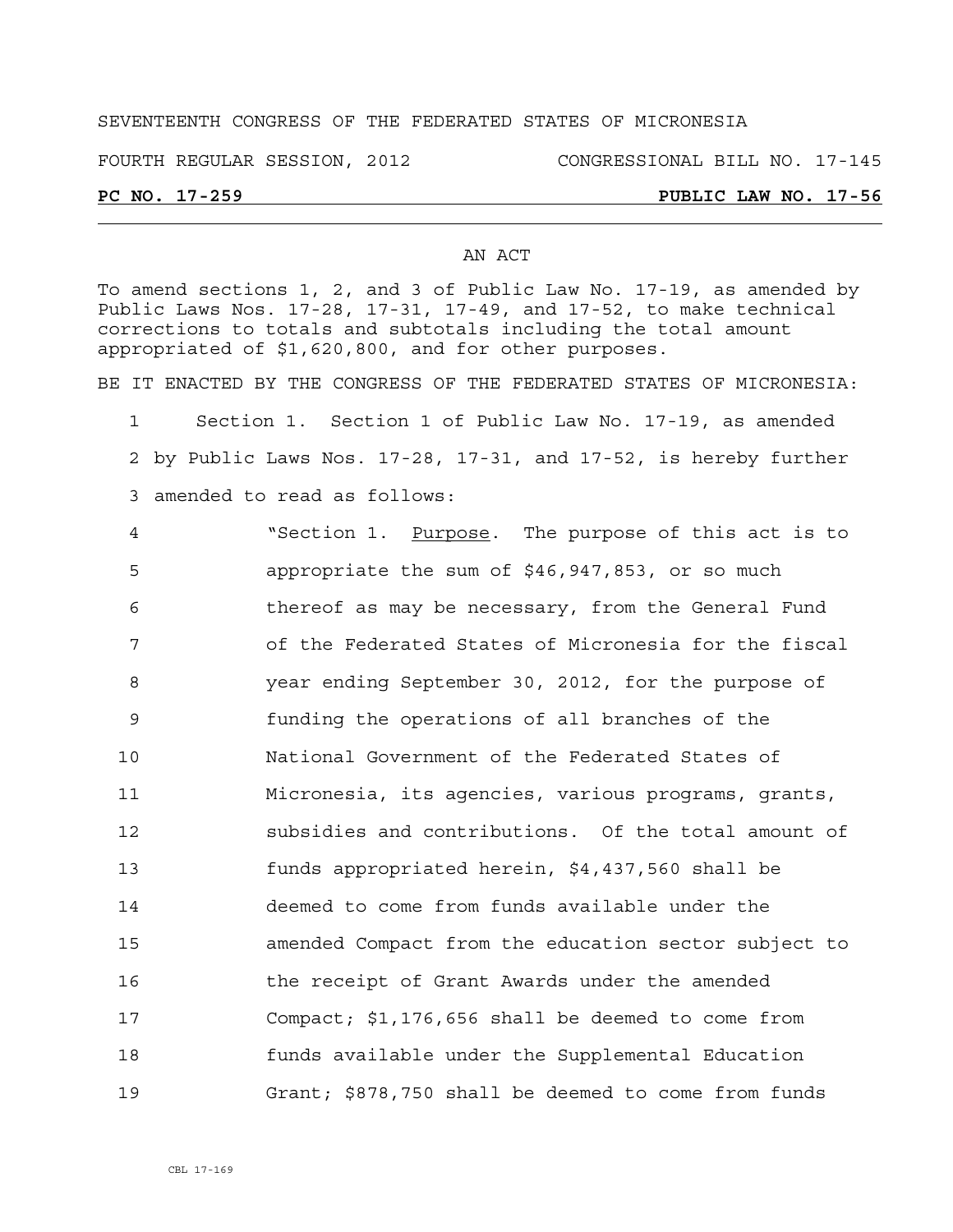| $\mathbf 1$ |                        | available under the amended Compact from the health               |
|-------------|------------------------|-------------------------------------------------------------------|
| 2           |                        | sector subject to the receipt of Grant Awards under               |
| 3           |                        | the amended Compact; \$329,598 shall be deemed to                 |
| 4           |                        | come from funds available under the amended Compact               |
| 5           |                        | from the capacity building sector; $$-0-$ shall be                |
| 6           |                        | deemed to come from funds available under the                     |
| 7           |                        | amended Compact from the private sector development               |
| 8           |                        | sector; and $$1,194,212$ shall be deemed to come from             |
| 9           |                        | funds available under the amended Compact from the                |
| 10          |                        | infrastructure sector."                                           |
| 11          |                        | Section 2. Section 2 of Public Law No. 17-19, as amended          |
|             |                        | 12 by Public Laws Nos. 17-28 and 17-52, is hereby further amended |
|             | 13 to read as follows: |                                                                   |
| 14          |                        | "Section 2. Operating expenses of the Executive Branch.           |
| 15          |                        | The sum of $$18,062,962$ , or so much thereof as may be           |
| 16          |                        | necessary, is hereby appropriated from the General Fund           |
| 17          |                        | of the Federated States of Micronesia for the fiscal              |
| 18          |                        | year ending September 30, 2012, for the purpose of                |
| 19          |                        | funding the operations of the Executive Branch of the             |
| 20          |                        | National Government during fiscal year 2012. Of the               |
| 21          |                        | total amount of funds appropriated herein, \$637,560              |
| 22          |                        | shall be deemed to come from funds available under the            |
| 23          |                        | amended Compact from the education sector subject to the          |
| 24          |                        | receipt of Grant Awards under the amended Compact;                |
| 25          |                        | \$493,310 shall be deemed to come from funds available            |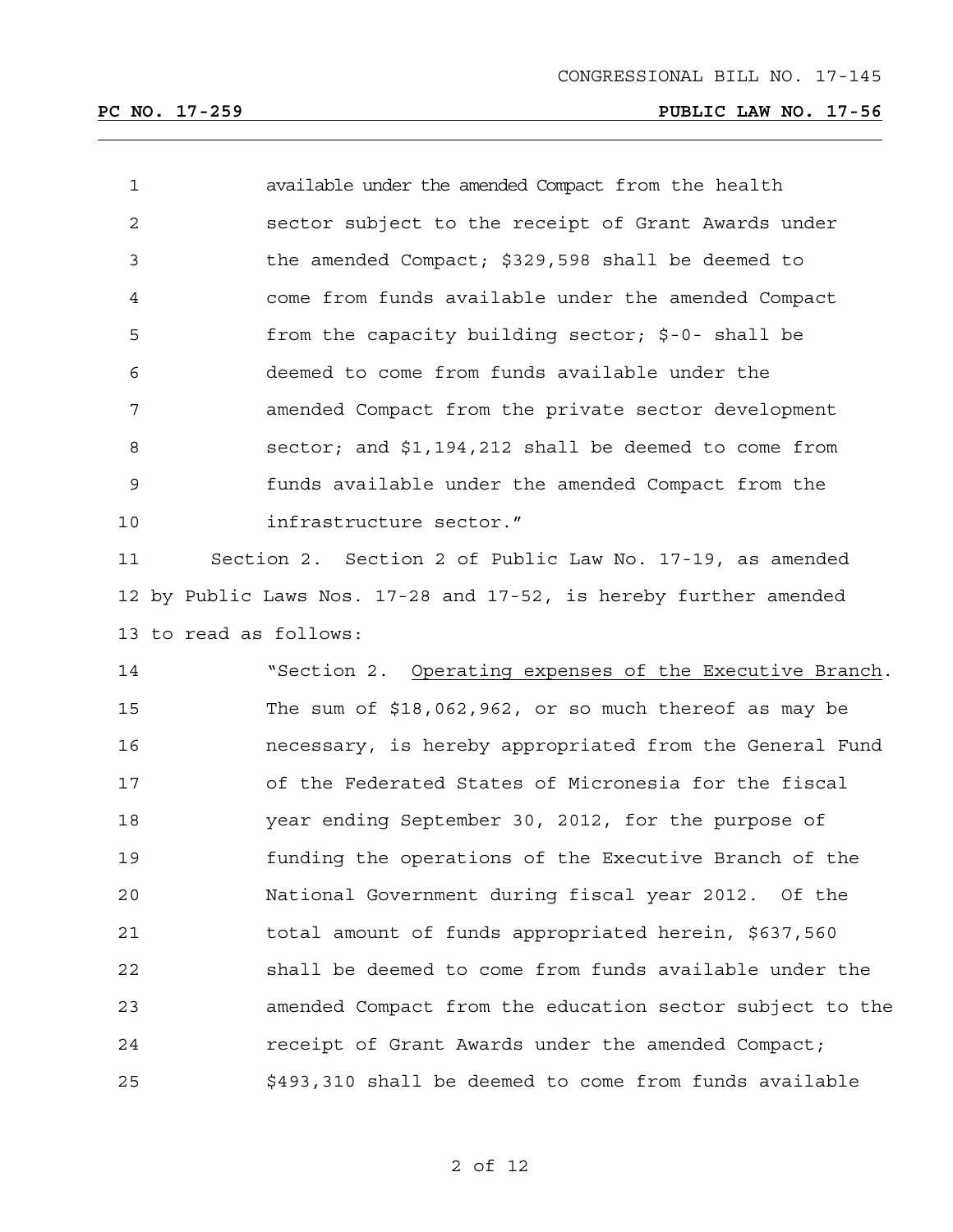| $\mathbf{1}$   | under the Supplemental Education Grant; \$678,750 shall                   |
|----------------|---------------------------------------------------------------------------|
| $\mathbf{2}$   | be deemed to come from funds available under the amended                  |
| $\mathfrak{Z}$ | Compact from the health sector subject to the receipt of                  |
| 4              | Grant Awards under the amended Compact; and \$162,450                     |
| 5              | shall be deemed to come from funds available under the                    |
| 6              | amended Compact from the capacity building sector; and                    |
| 7              | \$834,212 shall be deemed to come from funds available                    |
| $\,8\,$        | under the amended Compact from the infrastructure                         |
| $\mathsf 9$    | sector. The sum appropriated by this section shall be                     |
| 10             | apportioned as follows:                                                   |
| 11             | (1) Office of the President.                                              |
| 12             | The sum of \$749,714, or so much thereof as may be                        |
| 13             | necessary, for the operations of the Office of the                        |
| 14             | President during fiscal year 2012. The sum appropriated                   |
| 15             | herein shall be apportioned as follows:                                   |
| 16             | Personnel $\dots\dots\dots\dots\dots\dots\dots\dots\dots\dots$<br>340,826 |
| 17             | 143,324                                                                   |
| 18             | Contractual Services<br>166,000                                           |
| 19             | 90,564<br>OCE                                                             |
| 20             | 9,000<br>Fixed Assets                                                     |
| 21             | (2) Department of Foreign Affairs.                                        |
| 22             | The sum of $$4,132,617$ , or so much thereof as may be                    |
| 23             | necessary, for the operations of the Department of                        |
| 24             | Foreign Affairs during fiscal year 2012. The sum                          |
| 25             | appropriated herein shall be apportioned as follows:                      |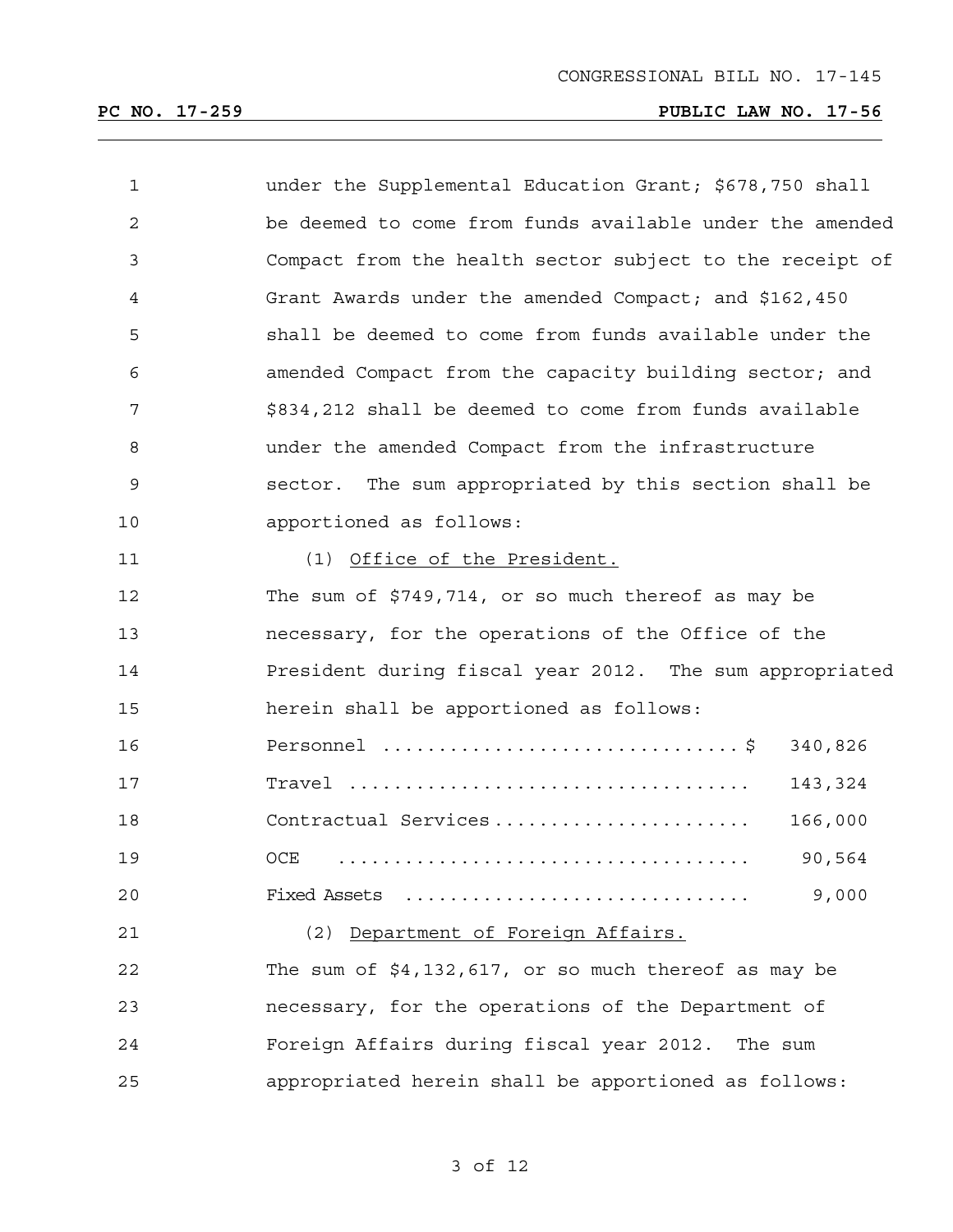| $\mathbf{1}$   | Personnel  \$ 1,297,155                                   |
|----------------|-----------------------------------------------------------|
| $\overline{c}$ | 234,893                                                   |
| 3              | Contractual Services; PROVIDED THAT \$8,000               |
| $\overline{4}$ | shall be used to pay lease expenses accrued               |
| 5              | during to and prior to fiscal year $2011$ 2, 187, 837     |
| 6              | 369,232                                                   |
| 7              | 43,500<br>Fixed Assets                                    |
| 8              | (3) Department of Finance and Administration.             |
| $\mathsf 9$    | The sum of $$1,814,472$ , or so much thereof as may be    |
| 10             | necessary, for the operations of the Department of        |
| 11             | Finance and Administration during fiscal year 2012. Of    |
| 12             | the total amount of funds appropriated herein, \$162,450  |
| 13             | shall be deemed to come from funds available under the    |
| 14             | amended Compact from the capacity building sector. The    |
| 15             | sum appropriated herein shall be apportioned as follows:  |
| 16             | Personnel \$ 1,106,718                                    |
| 17             | 169,450                                                   |
| 18             | Contractual Services<br>322,906                           |
| 19             | 212,398                                                   |
| 20             | 3,000<br>Fixed Assets                                     |
| 21             | (4) Department of Resources and Development.              |
| 22             | The sum of \$849,750, or so much thereof as may be        |
| 23             | necessary, for the operations of the Department of        |
| 24             | Resources and Development during fiscal year 2012.<br>The |
| 25             | sum appropriated herein shall be apportioned as follows:  |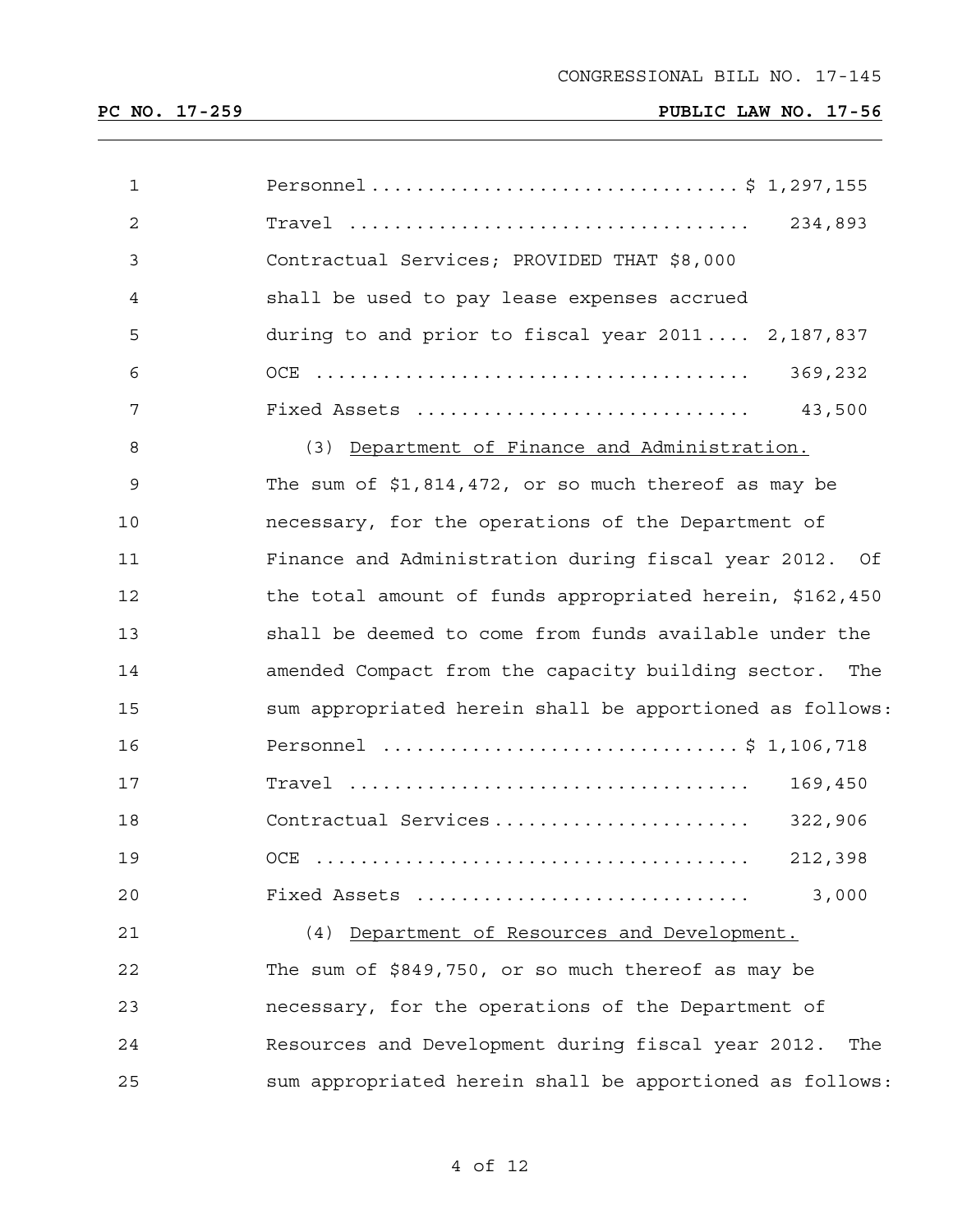| $\mathbf 1$ | 527,160                                                                                     |        |  |  |  |  |  |
|-------------|---------------------------------------------------------------------------------------------|--------|--|--|--|--|--|
| $\sqrt{2}$  | 112,081<br>$Travel \dots \dots \dots \dots \dots \dots \dots \dots \dots \dots \dots \dots$ |        |  |  |  |  |  |
| 3           | Contractual Services<br>103,307                                                             |        |  |  |  |  |  |
| 4           |                                                                                             | 87,602 |  |  |  |  |  |
| 5           | Fixed Assets                                                                                | 19,600 |  |  |  |  |  |
| 6           | (5) Department of Transportation,                                                           |        |  |  |  |  |  |
| 7           | Communication and Infrastructure.                                                           |        |  |  |  |  |  |
| 8           | The sum of $$3,113,046$ , or so much thereof as may be                                      |        |  |  |  |  |  |
| 9           | necessary, for the operations of the Department of                                          |        |  |  |  |  |  |
| 10          | Transportation, Communication and Infrastructure during                                     |        |  |  |  |  |  |
| 11          | fiscal year 2012. Of the total amount of funds                                              |        |  |  |  |  |  |
| 12          | appropriated herein, \$834,212 shall be deemed to come                                      |        |  |  |  |  |  |
| 13          | from funds available under the amended Compact from the                                     |        |  |  |  |  |  |
| 14          | infrastructure sector. The sum appropriated herein shall                                    |        |  |  |  |  |  |
| 15          | be apportioned as follows:                                                                  |        |  |  |  |  |  |
| 16          | Personnel \$ 1,181,684                                                                      |        |  |  |  |  |  |
| 17          | 152,203                                                                                     |        |  |  |  |  |  |
| 18          | Contractual Services 1,539,971                                                              |        |  |  |  |  |  |
| 19          | 116,000                                                                                     |        |  |  |  |  |  |
| 20          | Fixed Assets<br>123,188                                                                     |        |  |  |  |  |  |
| 21          | (6) Department of Health and Social Affairs.                                                |        |  |  |  |  |  |
| 22          | The sum of \$963,870, or so much thereof as may be                                          |        |  |  |  |  |  |
| 23          | necessary, for the operations of the Department of                                          |        |  |  |  |  |  |
| 24          | Health and Social Affairs during fiscal year 2012. Of                                       |        |  |  |  |  |  |
| 25          | the total amount of funds appropriated herein, \$678,750                                    |        |  |  |  |  |  |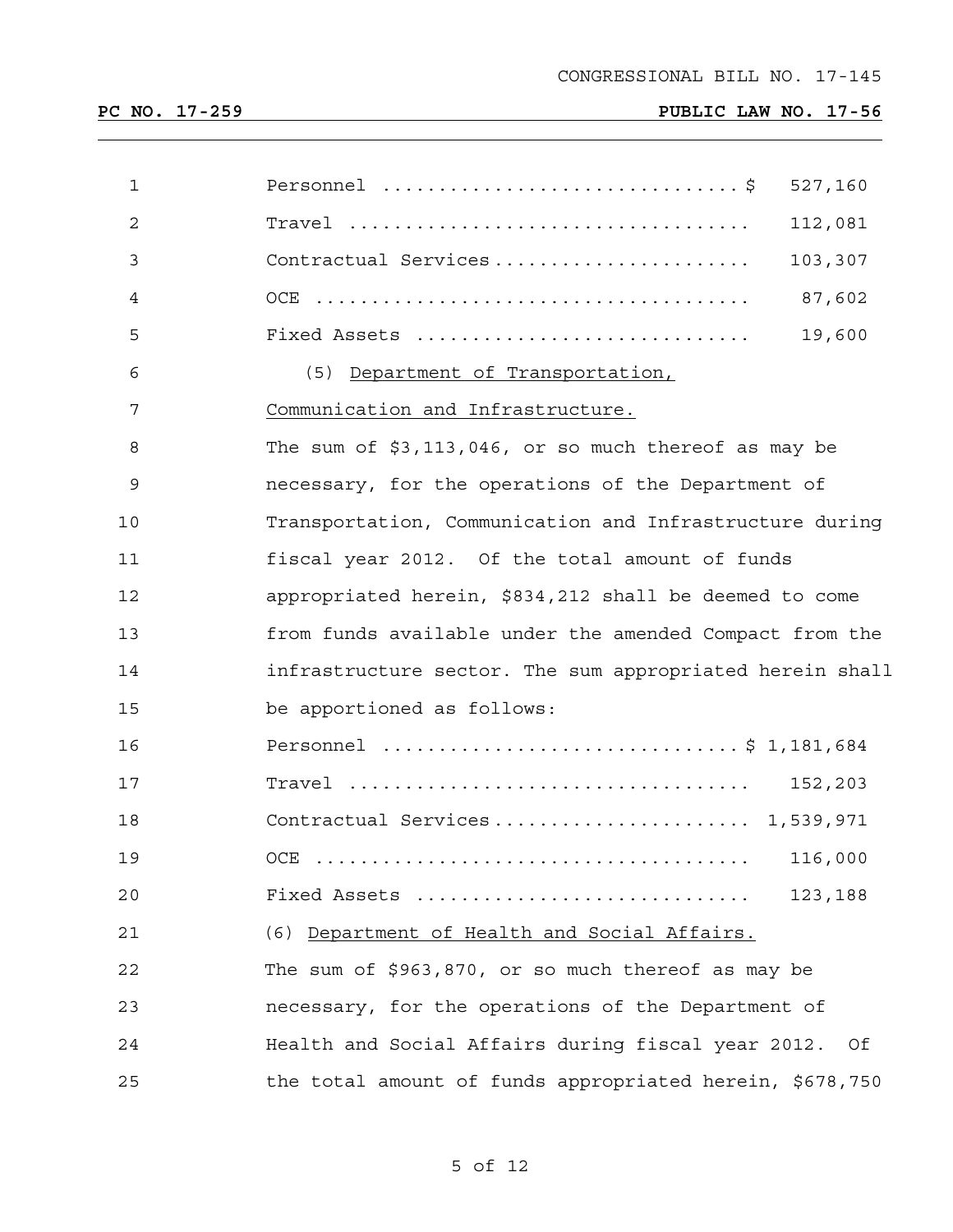| $\mathbf{1}$ | shall be deemed to come from funds available under the   |
|--------------|----------------------------------------------------------|
| 2            | amended Compact from the health sector subject to the    |
| 3            | receipt of Grant Awards under the amended Compact. The   |
| 4            | sum appropriated herein shall be apportioned as follows: |
| 5            | 446,901                                                  |
| 6            | 161,208                                                  |
| 7            | Contractual Services<br>266,421                          |
| 8            | 89,340                                                   |
| 9            | $-0-$<br>Fixed Assets                                    |
| 10           | (7) Department of Education.                             |
| 11           | The sum of $$1,175,007$ , or so much thereof as may be   |
| 12           | necessary, for the operations of the Department of       |
| 13           | Education during fiscal year 2012. Of the total amount   |
| 14           | of funds appropriated herein, \$637,560 shall be deemed  |
| 15           | to come from funds available under the amended Compact   |
| 16           | from the education sector subject to the receipt of      |
| 17           | Grant Awards under the amended Compact; and \$493,310    |
| 18           | shall be deemed to come from funds available under the   |
| 19           | Supplemental Education Grant. The sum appropriated       |
| 20           | herein shall be apportioned as follows:                  |
| 21           | 469,926                                                  |
| 22           | 125,723                                                  |
| 23           | Contractual Services<br>495,153                          |
| 24           | 50,705                                                   |
| 25           | Fixed Assets<br>33,500                                   |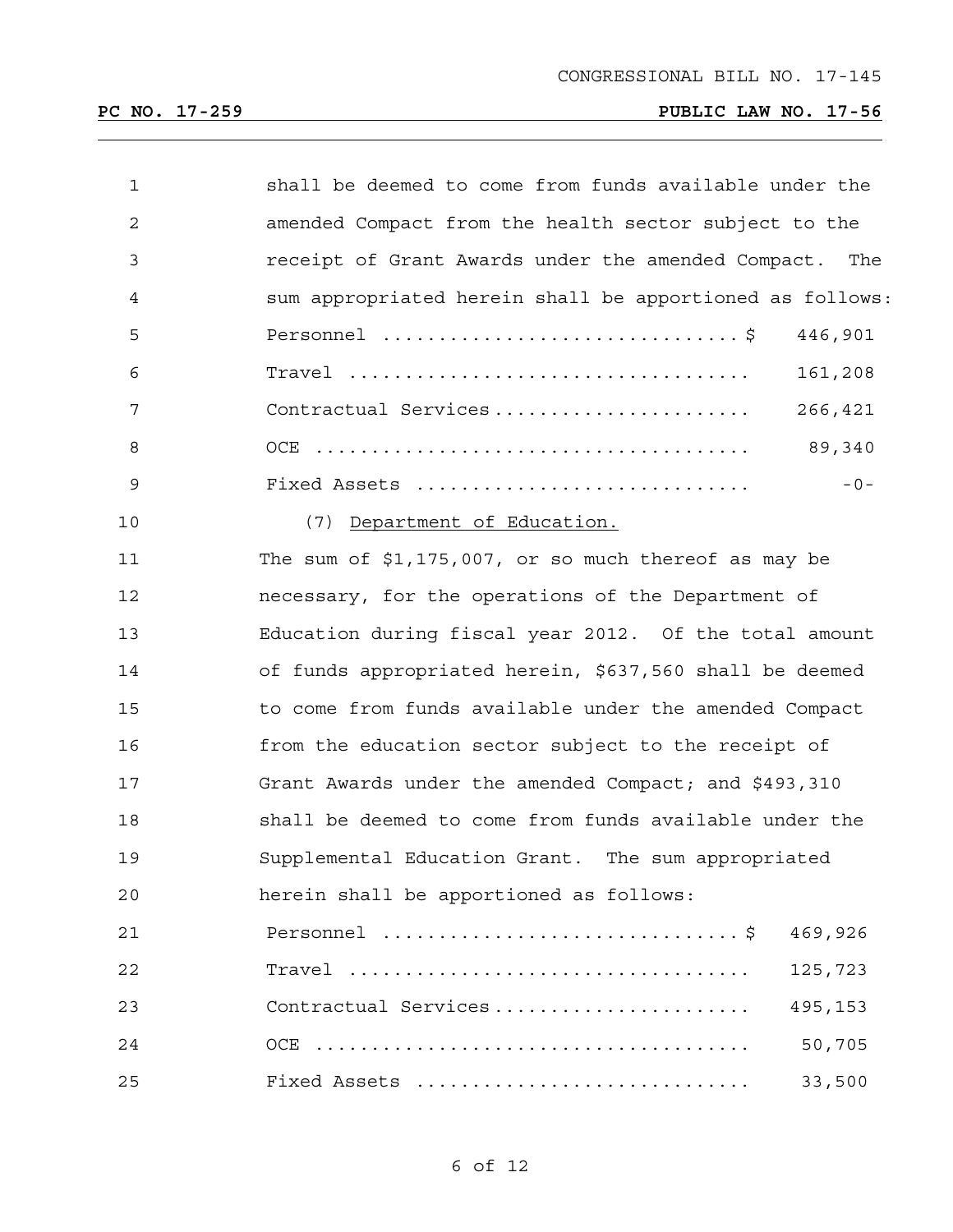| $\mathbf 1$ | (8) Department of Justice.                                                                   |
|-------------|----------------------------------------------------------------------------------------------|
| 2           | The sum of \$3,068,676, or so much thereof as may be                                         |
| 3           | necessary, for the operations of the Department of                                           |
| 4           | Justice during fiscal year 2012. The sum appropriated                                        |
| 5           | herein shall be apportioned as follows:                                                      |
| 6           | Personnel \$ 2,300,029                                                                       |
| 7           | 138,131                                                                                      |
| 8           | Contractual Services<br>143,758                                                              |
| 9           | 440,720                                                                                      |
| 10          | Fixed Assets $\dots\dots\dots\dots\dots\dots\dots\dots\dots$ 46,038                          |
| 11          | (9) Office of the Public Defender.                                                           |
| 12          | The sum of \$763,671, or so much thereof as may be                                           |
| 13          | necessary, for the operations of the Office of the                                           |
| 14          | Public Defender during fiscal year 2012. The sum                                             |
| 15          | appropriated herein shall be apportioned as follows:                                         |
| 16          | 525,442                                                                                      |
| 17          | 78,779<br>$\texttt{Travel}\dots\dots\dots\dots\dots\dots\dots\dots\dots\dots\dots\dots\dots$ |
| 18          | Contractual Services<br>115,350                                                              |
| 19          | 44,100                                                                                       |
| 20          | Fixed Assets<br>$-0-$                                                                        |
| 21          | (10) Office of Statistics, Budget, Overseas                                                  |
| 22          | Development Assistance and Compact Management.                                               |
| 23          | The sum of \$978,750, or so much thereof as may be                                           |
| 24          | necessary, for the operations of the Office of                                               |
| 25          | Statistics, Budget, Overseas Development Assistance and                                      |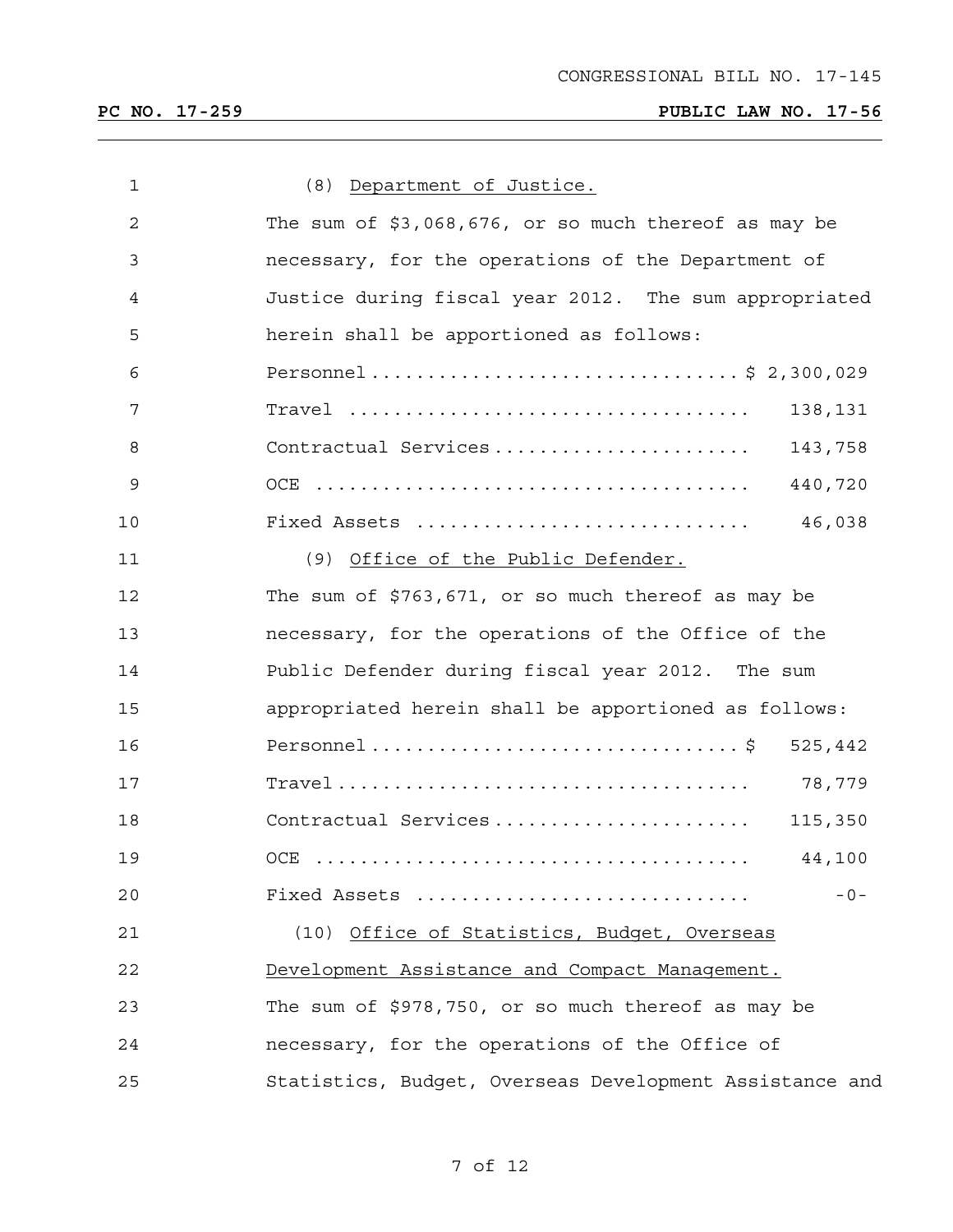| $\mathbf{1}$   | Compact Management during fiscal year 2012. The sum                       |
|----------------|---------------------------------------------------------------------------|
| $\overline{2}$ | appropriated herein shall be apportioned as follows:                      |
| 3              | Personnel $\dots\dots\dots\dots\dots\dots\dots\dots\dots\dots$<br>568,563 |
| 4              | 97,747                                                                    |
| 5              | 205,000<br>Contractual Services                                           |
| 6              | 98,340                                                                    |
| 7              | 9,100<br>Fixed Assets                                                     |
| 8              | (11) Office of Environment and Emergency Management.                      |
| 9              | The sum of \$326,791, or so much thereof as may be                        |
| 10             | necessary, for the operations of the Office of                            |
| 11             | Environment and Emergency Management during fiscal year                   |
| 12             | 2012. The sum appropriated herein shall be apportioned                    |
| 13             | as follows:                                                               |
| 14             | Personnel $\dots\dots\dots\dots\dots\dots\dots\dots\dots\dots$<br>173,363 |
| 15             | 68,528                                                                    |
| 16             | Contractual Services<br>65,000                                            |
| 17             | 19,900                                                                    |
| 18             | $-0-$<br>Fixed Assets                                                     |
| 19             | Office of National Archives, Culture and<br>(12)                          |
| 20             | Historic Preservation.                                                    |
| 21             | The sum of \$126,598, or so much thereof as may be                        |
| 22             | necessary, for the operations of the Office of National                   |
| 23             | Archives, Culture and Historic Preservation during                        |
| 24             | fiscal year 2012. The sum appropriated herein shall be                    |
| 25             | apportioned as follows:                                                   |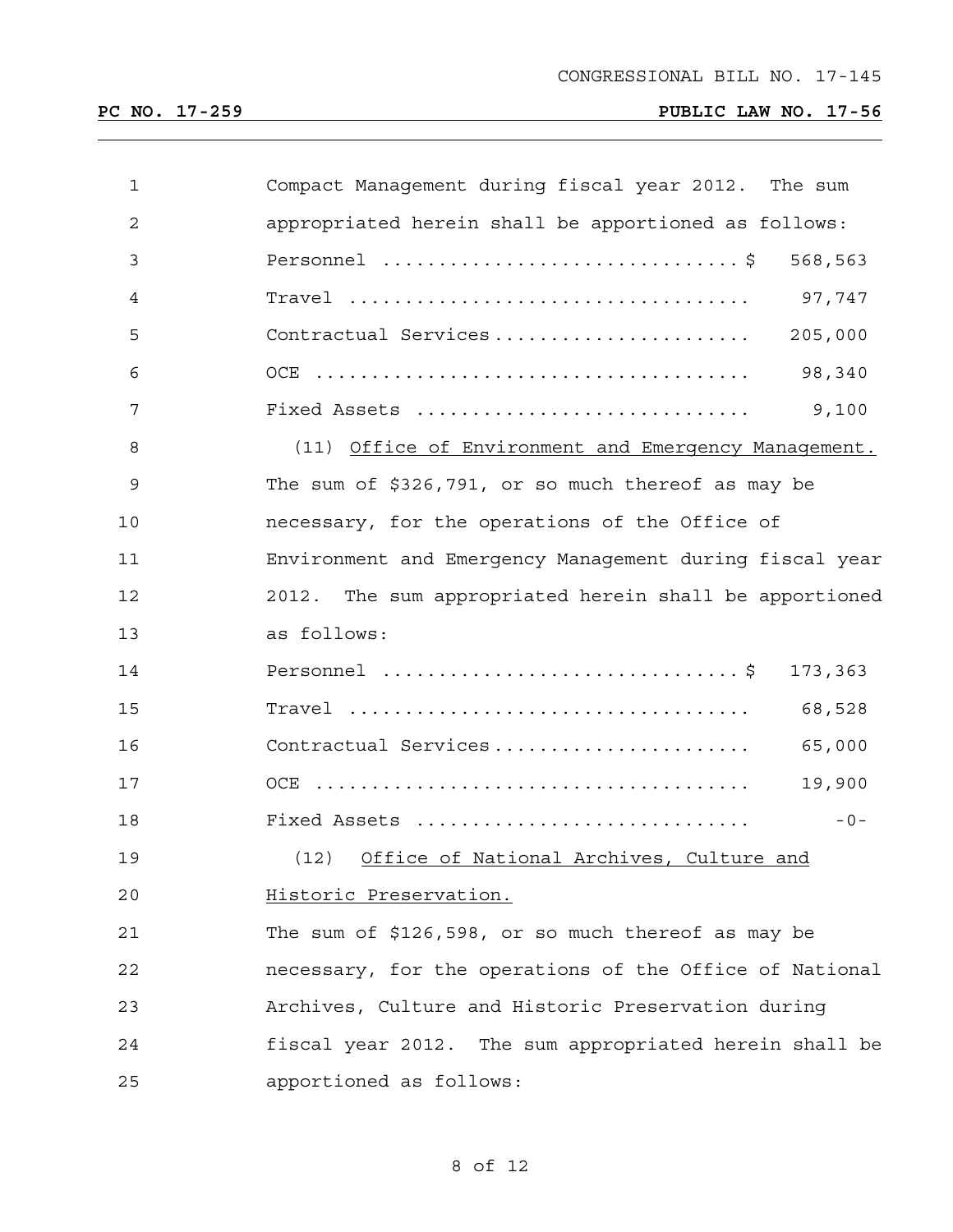#### CONGRESSIONAL BILL NO. 17-145

| $\mathbf 1$    |                                                         |                                                                | 94,478  |  |  |  |  |
|----------------|---------------------------------------------------------|----------------------------------------------------------------|---------|--|--|--|--|
| $\overline{2}$ |                                                         |                                                                | 13,620  |  |  |  |  |
| 3              |                                                         | Contractual Services                                           | 5,000   |  |  |  |  |
| 4              |                                                         |                                                                | 10,000  |  |  |  |  |
| 5              |                                                         | Fixed Assets                                                   | 3,500'' |  |  |  |  |
| 6              |                                                         | Section 3. Section 3 of Public Law No. 17-19, as amended       |         |  |  |  |  |
| 7              |                                                         | by Public Laws Nos. 17-49 and 17-52, is hereby further amended |         |  |  |  |  |
|                | 8 to read as follows:                                   |                                                                |         |  |  |  |  |
| $\mathsf 9$    | "Section 3. Operating Expenses of the Legislative       |                                                                |         |  |  |  |  |
| 10             | Branch. The sum of $$3,555,228$ , or so much thereof as |                                                                |         |  |  |  |  |
| 11             | may be necessary, is hereby appropriated from the       |                                                                |         |  |  |  |  |
| 12             | General Fund of the Federated States of Micronesia for  |                                                                |         |  |  |  |  |
| 13             | the fiscal year ending September 30, 2012, for the      |                                                                |         |  |  |  |  |
| 14             | operations of the Legislative Branch of the National    |                                                                |         |  |  |  |  |
| 15             | Government during fiscal year 2012. The sum             |                                                                |         |  |  |  |  |
| 16             | appropriated by this section shall be apportioned as    |                                                                |         |  |  |  |  |
| 17             |                                                         | follows:                                                       |         |  |  |  |  |
| 18             |                                                         | (1) Speaker and Members.                                       |         |  |  |  |  |
| 19             |                                                         | The sum of \$1,700,771, or so much thereof as may be           |         |  |  |  |  |
| 20             |                                                         | necessary, for the operations of the Office of the             |         |  |  |  |  |
| 21             |                                                         | Speaker and Members of the Congress of the Federated           |         |  |  |  |  |
| 22             |                                                         | States of Micronesia during fiscal year 2012. The sum          |         |  |  |  |  |
| 23             | appropriated herein shall be apportioned as follows:    |                                                                |         |  |  |  |  |
| 24             |                                                         |                                                                | 423,290 |  |  |  |  |
| 25             |                                                         |                                                                | 559,881 |  |  |  |  |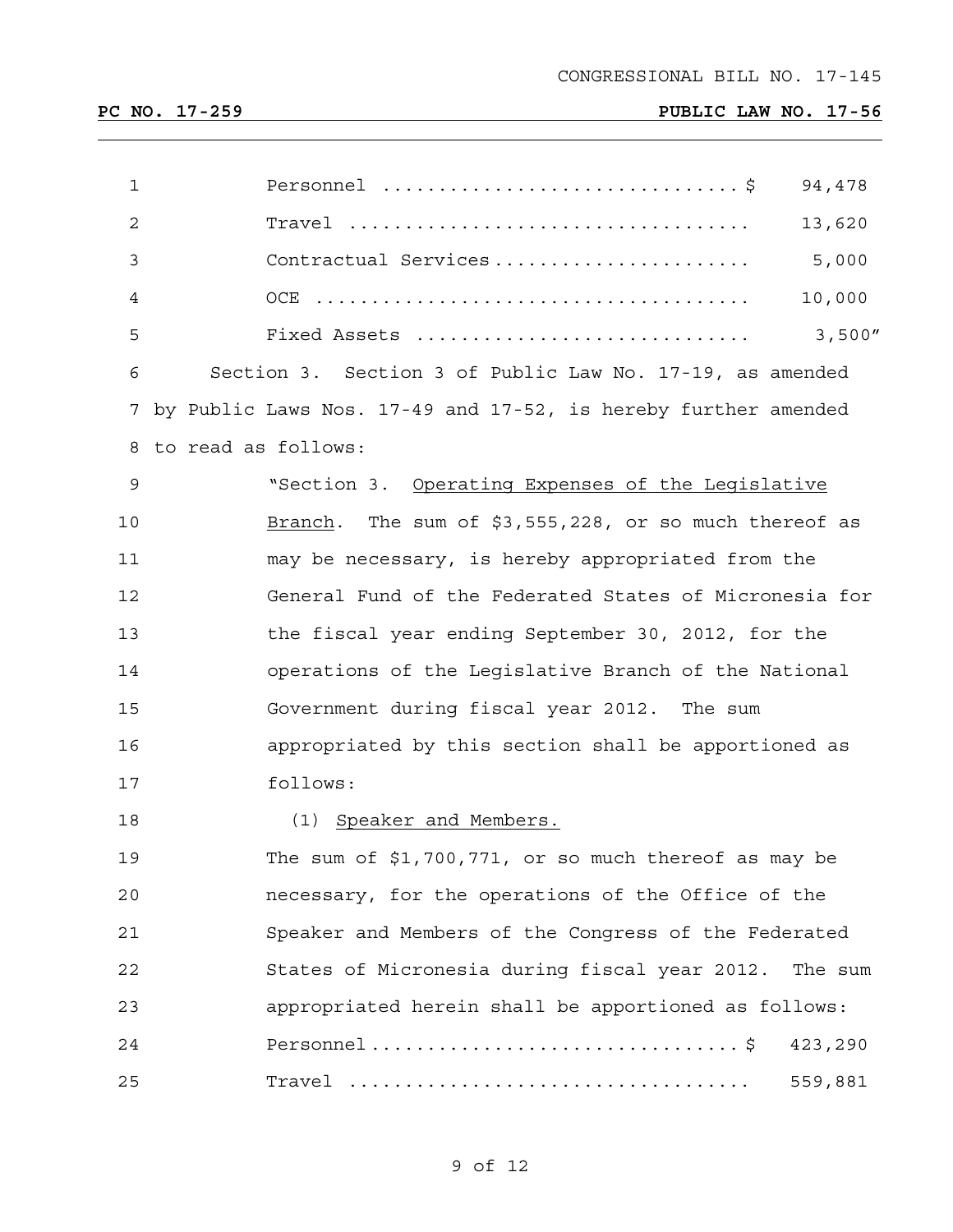#### CONGRESSIONAL BILL NO. 17-145

| 1              | Contractual Services\$<br>647,600                        |
|----------------|----------------------------------------------------------|
| $\overline{2}$ | 70,000<br>OCE                                            |
| 3              | Fixed Assets<br>$-0-$                                    |
| 4              | (2) Staff Offices.                                       |
| 5              | The sum of \$1,324,457, or so much thereof as may be     |
| 6              | necessary, for the operations of the Congress staff      |
| 7              | offices during fiscal year 2012. The sum appropriated    |
| 8              | herein shall be apportioned as follows:                  |
| 9              | Personnel \$ 824,705                                     |
| 10             | 128,252                                                  |
| 11             | 210,500<br>Contractual Services                          |
| 12             | 127,000                                                  |
| 13             | 34,000                                                   |
| 14             | (3) Congress Delegation Offices.                         |
| 15             | The sum of \$530,000, or so much thereof as may be       |
| 16             | necessary, for the operations of the Congress delegation |
| 17             | offices during fiscal year 2012. Of the amounts          |
| 18             | appropriated for contractual services within each        |
| 19             | Delegation Office, up to a maximum of \$25,000 per       |
| 20             | Member, at the Delegation Offices' discretion, may be    |
| 21             | used for Member Representation. The sum appropriated is  |
| 22             | apportioned as follows:                                  |
| 23             | (a) Kosrae Delegation Office                             |
| 24             | 10,000                                                   |
| 25             | Contractual Services<br>25,000                           |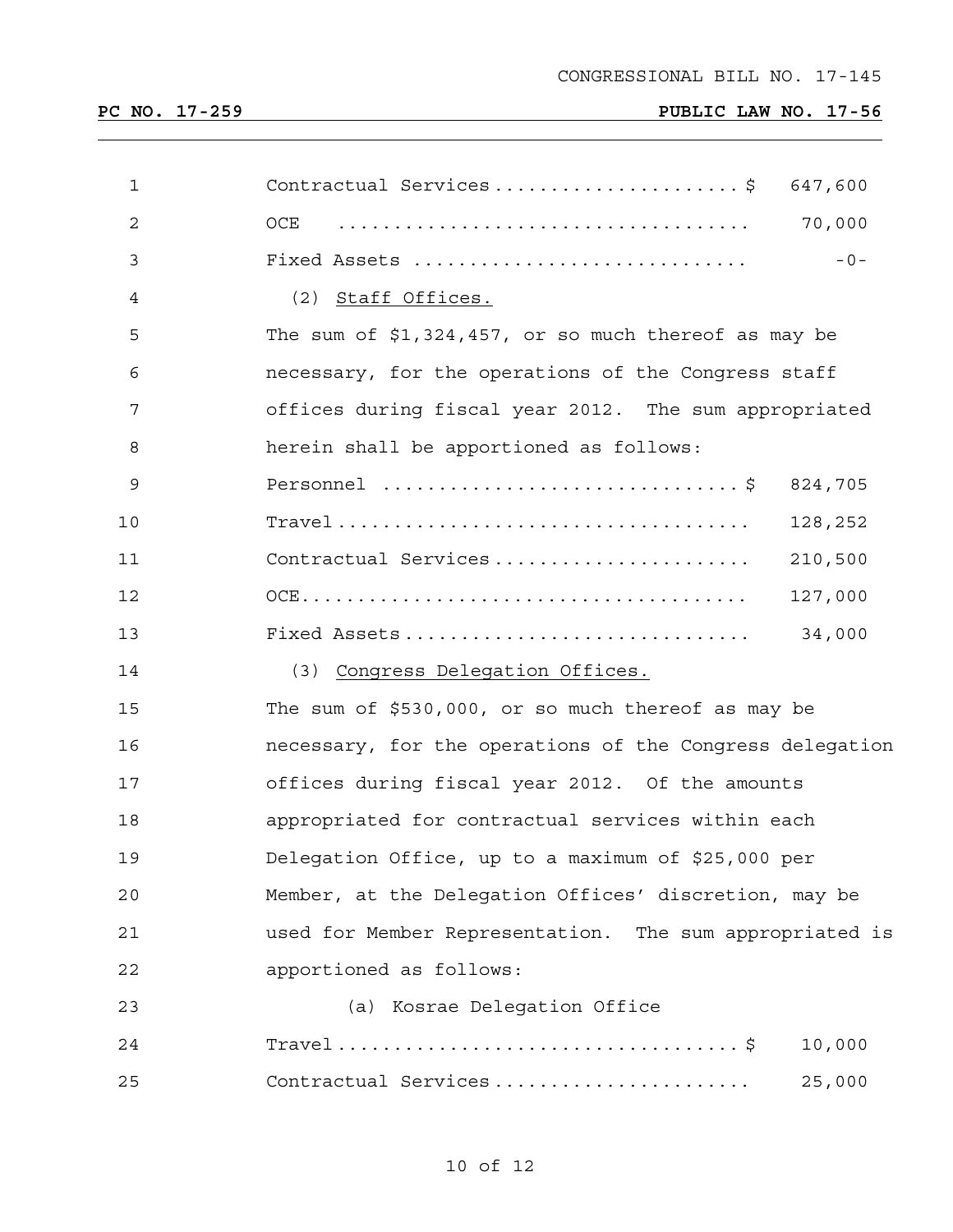| $\mathbf 1$    |                                                                                        | 25,000  |
|----------------|----------------------------------------------------------------------------------------|---------|
| $\overline{2}$ | Fixed Assets                                                                           | 20,000  |
| 3              |                                                                                        | 80,000  |
| 4              | (b) Pohnpei Delegation Office                                                          |         |
| 5              |                                                                                        | 10,000  |
| 6              | Contractual Services                                                                   | 105,000 |
| 7              |                                                                                        | 35,000  |
| 8              | Fixed Assets                                                                           | $-0-$   |
| 9              |                                                                                        | 150,000 |
| 10             | (c) Chuuk Delegation Office                                                            |         |
| 11             |                                                                                        | 6,000   |
| 12             | Contractual Services                                                                   | 165,000 |
| 13             |                                                                                        | 25,000  |
| 14             | Fixed Assets                                                                           | 24,000  |
| 15             |                                                                                        | 220,000 |
| 16             | (d) Yap Delegation Office                                                              |         |
| 17             | $Travel \dots \dots \dots \dots \dots \dots \dots \dots \dots \dots \dots \dots \dots$ | 10,000  |
| 18             | Contractual Services                                                                   | 35,000  |
| 19             |                                                                                        | 30,000  |
| 20             | Fixed Assets                                                                           | 5,000   |
| 21             | Total                                                                                  | 80,000" |
| 22             |                                                                                        |         |
| 23             |                                                                                        |         |
| 24             |                                                                                        |         |
| 25             |                                                                                        |         |